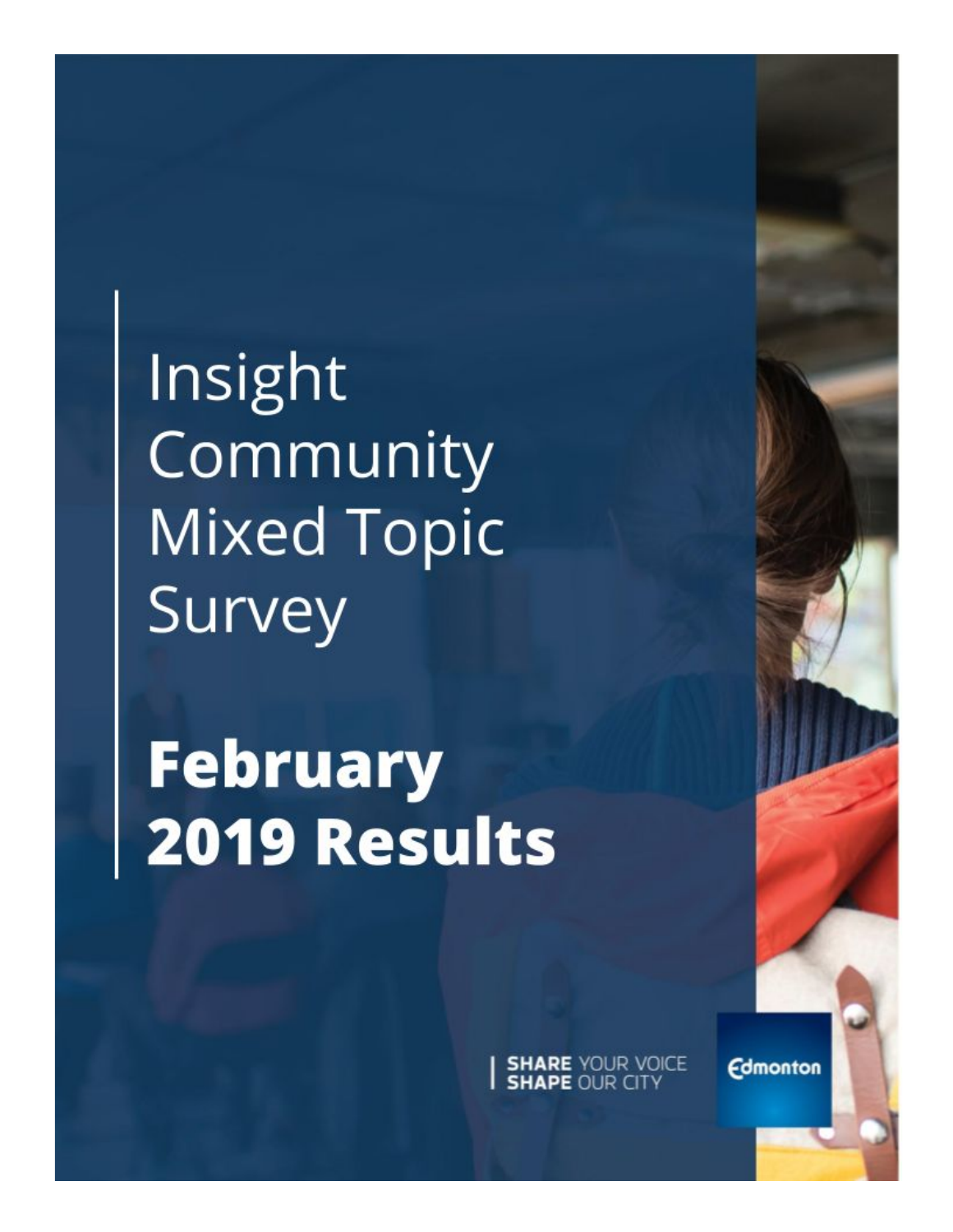# **February 2019 Mixed Topic Survey Results**

# **BACKGROUND**

The Edmonton Insight Community is a panel of over 9,900 Edmontonians (February 2019) who provide feedback to help City of Edmonton Council and administration make decisions. The Insight Community is managed by the Corporate Research Unit at the City of Edmonton. Corporate Research advises on, plans, executes, and reports on research for almost every administrative area of the City.

Every month, the Corporate Research Unit works with other City of Edmonton departments to develop a Mixed Topic Survey. Each Mixed Topic is composed of a variety of short surveys that help different departments make decisions using public feedback. We compile these topics into a single survey to reduce the amount of times we ask Insight Members for input and avoid overwhelming them.

The following topics were covered on the February 2019 Mixed Topic Survey:

- Community Recreation Facilities Campaign Evaluation
- Property Assessment Service Satisfaction
- Parking Bylaw
- Reuse Centre

## **METHODOLOGY**

The [survey](https://www.edmontoninsightcommunity.ca/c/a/5Zm2RDGSw7B7iGL4Hao69s?t=1) was hosted on the Edmonton Insight Community website and a link to the survey was posted on edmonton.ca/surveys. The survey was conducted online from February 12 - 19, 2019 and was completed by 2,502 Insight Community Members and 21 individuals who anonymously accessed the survey link. As a non-random online survey, a margin of error is not reported for these results. However, if a probability sample had been used results for a random sample of 2,502 it would be accurate  $\pm$  2.0 percentage points, 19 times out of 20.

## **RESULTS SUMMARY**

### Property Assessment Customer Service Evaluation

The Property Assessment team wanted to know how satisfied Insight Community members were with any interactions they may have had with the City regarding their property assessment. Of those who were surveyed, 84% own property in Edmonton. Of that 84% of property owners, 18% had contacted the City within the last 3 years with a question related to property assessment. Those who contacted the City were generally happy with the service they received: 77% said they were treated fairly and with respect, 69% thought the City staff members were knowledgeable, 67% thought they received a response in a timely manner, and 61% were satisfied with their overall experience.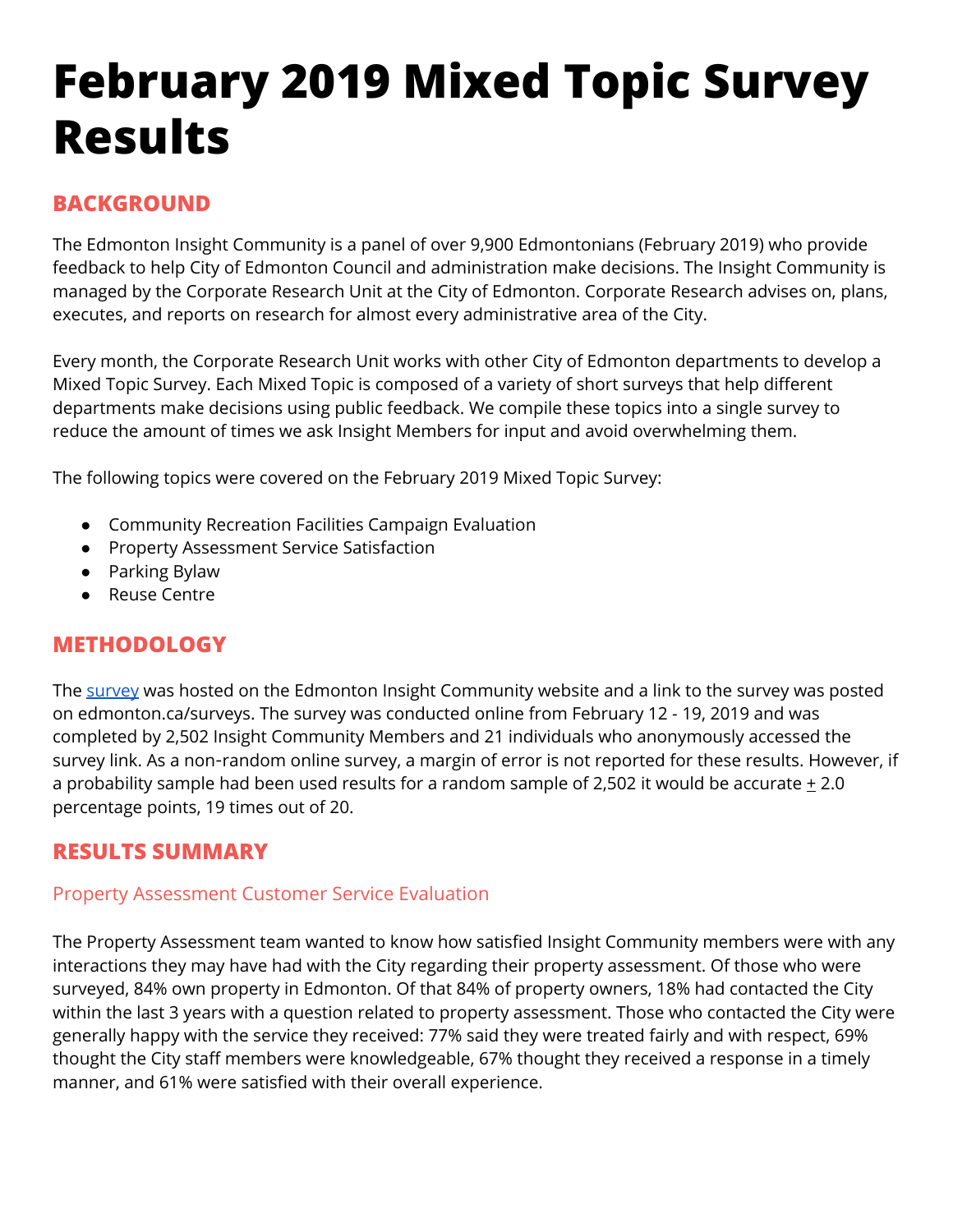### Community Recreation Facilities Campaign Evaluation

We asked questions about Insight Community Members' awareness of the *Find Your Fit* campaign for City of Edmonton Recreation Centres. Over half (59%) of respondents recalled seeing or hearing advertisements about City of Edmonton recreation centres over the past few months, and 32% recalled seeing the *Find Your Fit* advertising campaign. Prior to completing the survey, only 20% of respondents knew that the City offered a free two-week membership trial to its recreation centres in November. Of those who were aware of the free trial, 7% participated.

## Parking Bylaw

We asked the Insight Community to provide feedback on the rules for how many parking spaces must be provided with new homes and businesses. Based on past public engagement and technical analysis, three options were presented in the survey: requiring a minimum number of parking stalls per property, limiting the number of parking stalls for each property, or allowing homeowners and businesses to decide on the amount of parking that is needed (open option parking).



When asked whether the support or oppose each approach, respondents were most supportive of open option parking (63% strongly or somewhat support), followed by minimum parking requirements (43%) and maximum parking requirements (32%). Next, Insight Community members were asked to select their preferred approach and were told that City staff recommend open option parking based technical studies and past engagement. Open option parking was chosen by the most respondents (53%), followed by minimum parking requirements (24%) and maximum parking requirements (15%), while the remaining 7% had no opinion.

#### Reuse Centre

Prior to completing the February 2019 Mixed Topic Survey, 76% of Insight Community members had heard of the City of Edmonton Reuse Centre and 21% had visited in the Reuse Centre in the past 12 months. Of those who had visited the Reuse Centre in the past year, 73% collect items at home to donate to the centre.